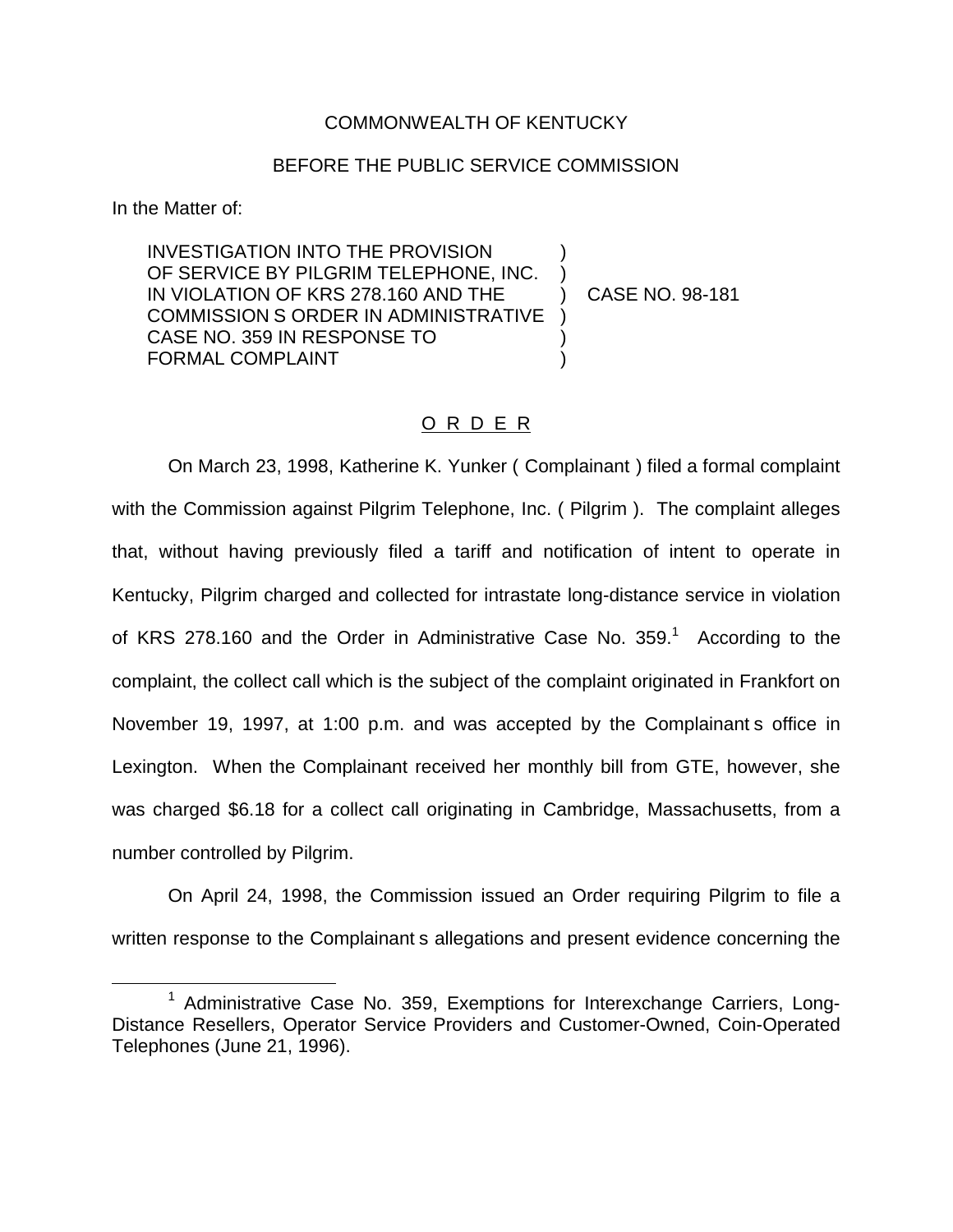alleged violations of KRS 278.160 and the Order in Administrative Case No. 359. Pilgrim was also asked to show cause why it should not be penalized pursuant to KRS 278.990 and should not be required to refund any compensation collected prior to filing a tariff with the Commission should violations be found.

Pilgrim filed both an Answer and a Response on June 9, 1998. In its Answer, Pilgrim asserts that the Commission is without subject matter jurisdiction to hear the matters raised in the complaint as Pilgrim is purely an interstate telecommunications carrier and provider of enhanced services and does not provide intrastate service.<sup>2</sup> Pilgrim admits that it does not have authority to provide intrastate service in Kentucky but maintains that it neither advertises nor offers to provide intrastate service in Kentucky.<sup>3</sup>

Further, Pilgrim admits that an unknown party placed a call to Pilgrim s SafeCall platform in Cambridge, Massachusetts, on November 19, at approximately 1:00 p.m. from a phone with the number  $502-223-9908<sup>4</sup>$  According to Pilgrim, the caller then caused its system to make a second call to the Complainant s office in Lexington. Pilgrim conferenced these calls together using the SafeCall service.<sup>5</sup> Pilgrim requests that the Commission find that it was not acting in violation of any Kentucky

 $<sup>2</sup>$  Answer at 1.</sup>

 $3$  ld. at 4.

 $<sup>4</sup>$  It was later determined that the number belongs to a payphone at the Five Star</sup> Food Mart on Schenkel Lane, Frankfort, Kentucky. The phone is owned by Coin Phone Management Company of Louisville.

<sup>5</sup> Answer at 2.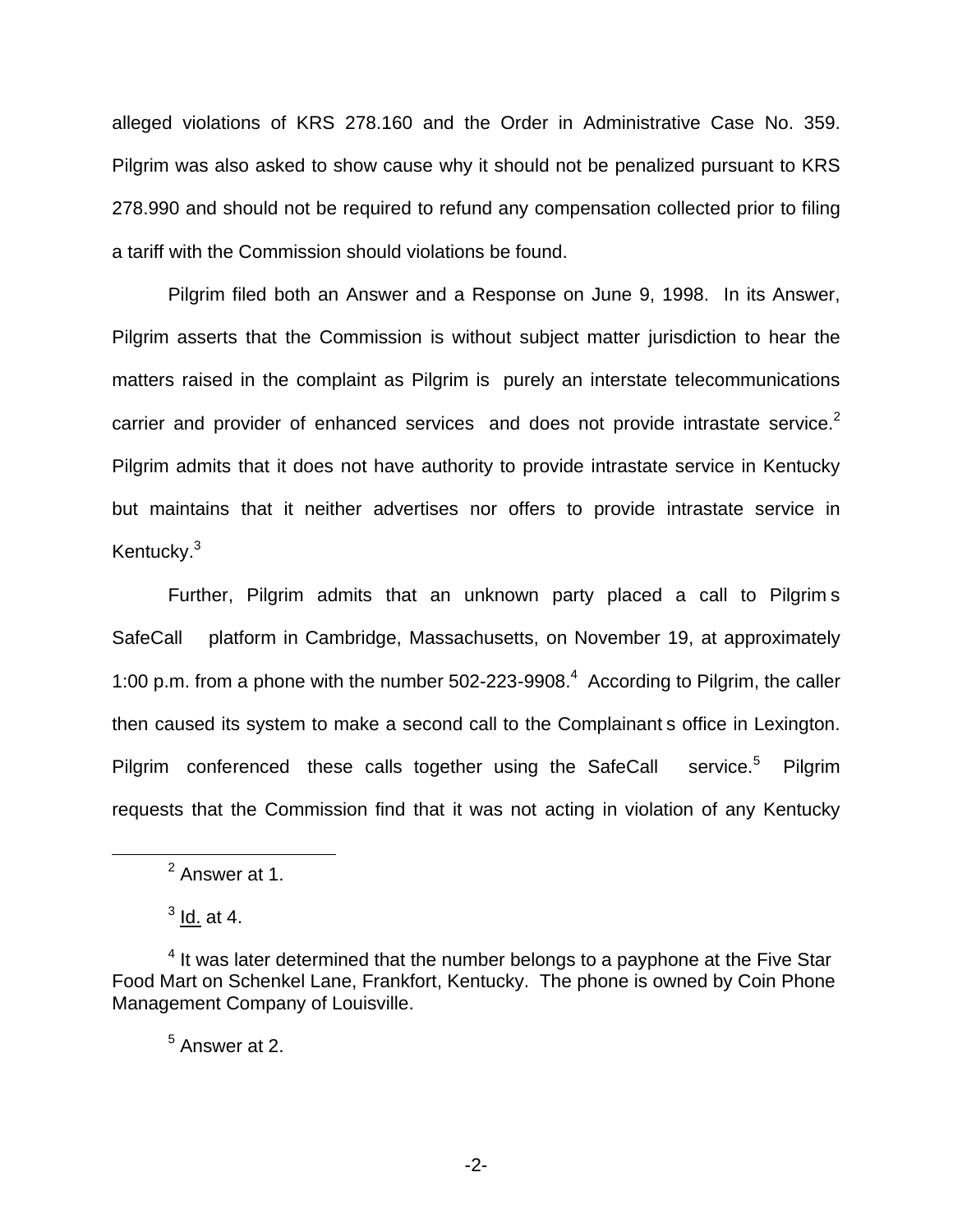statute or regulation or, alternatively, that any violation of a statute or regulation was inadvertent and occurred only as a result of the Complainant s agent misdialing and reaching Pilgrim s unadvertised platform number.<sup>6</sup>

In its Response, also filed on June 9, 1998, Pilgrim provides a more detailed description of the manner in which the call from Frankfort to Lexington was processed through its SafeCall system. Pilgrim describes its SafeCall service as follows:

> Pilgrim accepts an inbound interstate call from a calling party, processes it in its switch, and re-originates an outbound interstate call from the outbound platform number of the SafeCall service, which is 617-225-1801. Unlike the more common service provided by common carriers whereby traffic is switched through intermediate sources in various states in order to complete one end-to-end call, the SafeCall service actually terminates the first call in Cambridge, it re-originates the call to the location determined by the calling party from its own switch location in Cambridge, thereby creating the collect call charge from the Cambridge telephone number, and then conferences the two calls together.<sup>7</sup>

Pilgrim asserts that the SafeCall system involves two interstate calls, one from the calling party to the SafeCall platform in Cambridge and another from the platform to the collect call recipient. Pilgrim supports the assertion based upon its termination of the 800 portion of the call and subsequent re-origination of the collect call to the called party. Pilgrim also claims that the interstate nature of the calls should be evident from the fact that the original call to the platform (via Pilgrim s 1+800 number) is free to the

 $6$  Id. at 4-5.

 $7$  Response at 3. The SafeCall service is designed to protect the anonymity of the caller. By re-originating the collect call from its platform in Cambridge, Pilgrim protects the confidentiality of the calling party s origination information. The called party s bill identifies Cambridge and the Pilgrim s platform number, 617-225-1801, as the called from information. [Response at 4]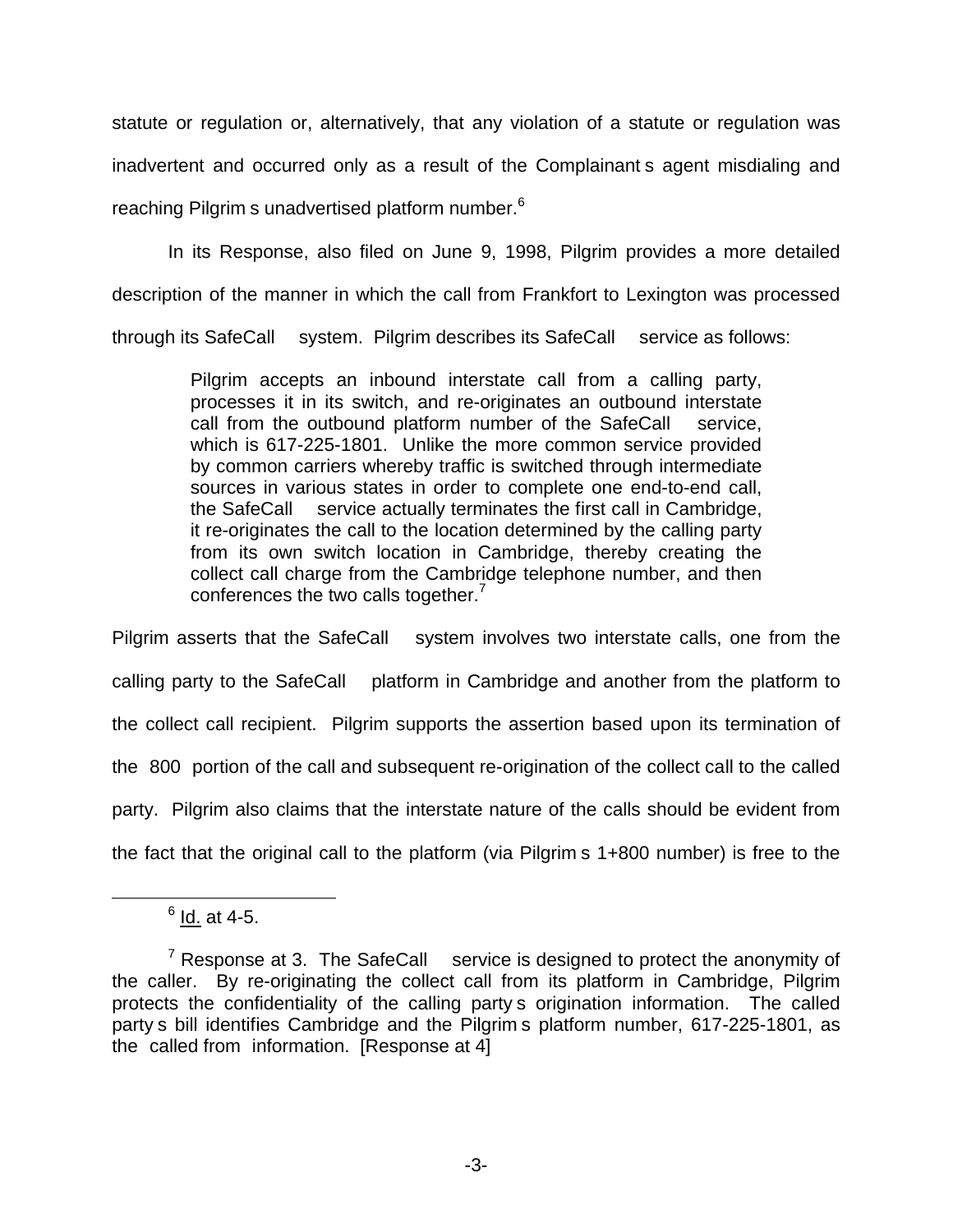calling party while the called party is billed for the collect call charges associated with the call from the platform to his or her number. $8$  Based upon the premise that SafeCall is actually two interstate calls, Pilgrim reiterates its position that the Commission does not have jurisdiction over the call at issue in the complaint.<sup>9</sup>

## EVIDENCE PRESENTED AT HEARING

A public hearing was held on September 9, 1998. Katherine Yunker and Charles Yeomans, Ms. Yunker s office manager, testified on behalf of the Complainant. Scott Yacino, Vice President of Operations at Pilgrim Telephone, testified on behalf of the Defendant.

#### Factual Dispute

The primary factual dispute concerns the manner in which the call was made by Ms. Yunker s employee, Ms. Bishop. Both Ms. Yunker and Mr. Yeomans testified that Ms. Bishop remembered dialing 0+ to make the collect call from Frankfort to Lexington.<sup>10</sup> Unfortunately, Ms. Bishop was unavailable to testify at the hearing.

Pilgrim theorized that Ms. Bishop inadvertently reached Pilgrim s unadvertised SafeCall platform by misdialing MCI Telecommunications Corporation s ( MCI ) 1+800-COLLECT.<sup>11</sup> There is a single digit difference between the SafeCall platform

 $<sup>8</sup>$  Id. at 4.</sup>

 $<sup>9</sup>$  Id. at 1.</sup>

<sup>&</sup>lt;sup>10</sup> Transcript at 30.

 $11$  Response at 4.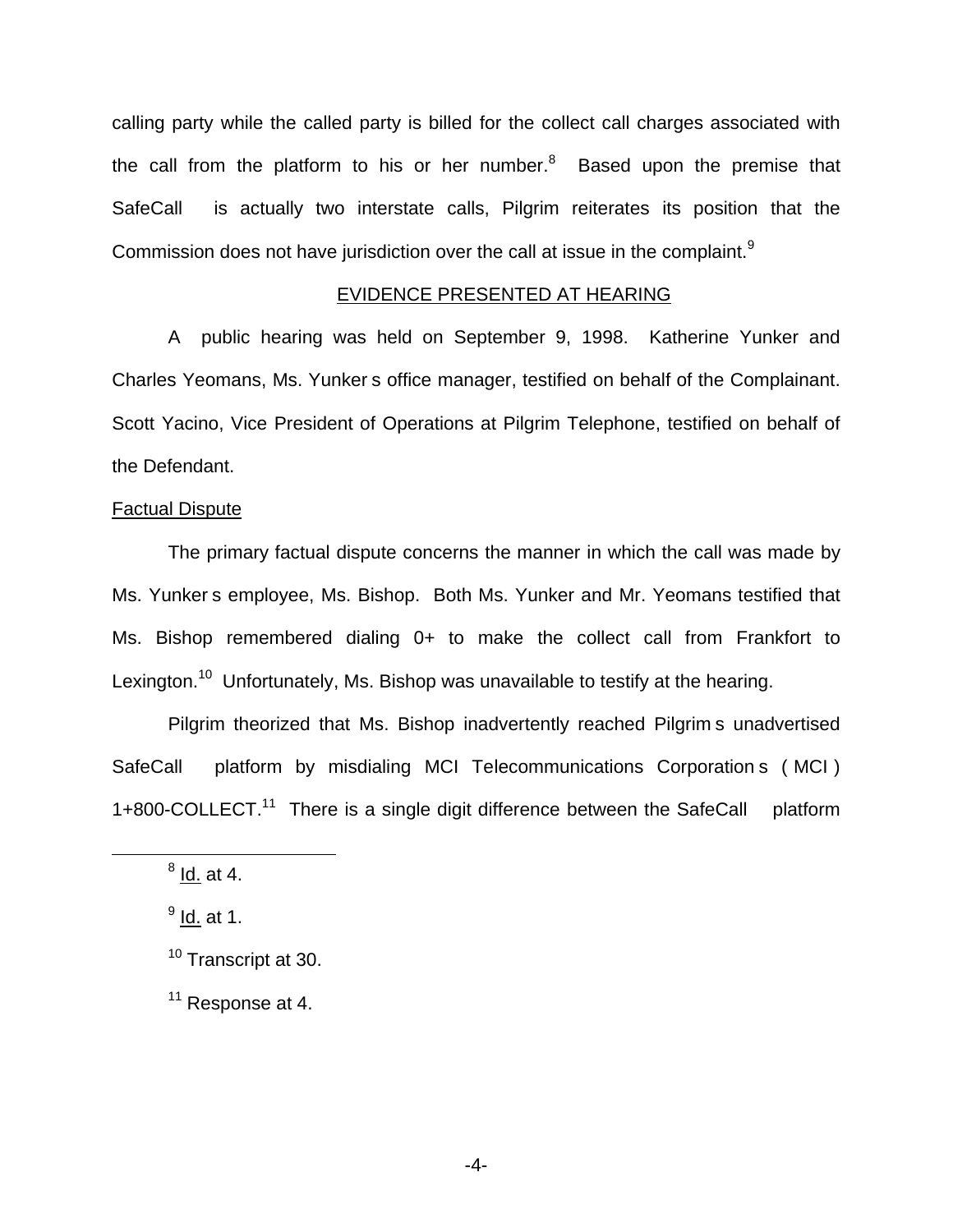number (1+800-365-5328) and MCI s 1+800-COLLECT number (1+800-265-5328).<sup>12</sup> Moreover, according to Pilgrim, it was technically impossible for Ms. Bishop to have accessed Pilgrim s network by dialing 0+ from the payphone on Schenkel Lane.<sup>13</sup> Pilgrim asserted that it did not have a contract with Coin Phone Management Company of Louisville to automatically carry 0+ collect calls and that the phone was presubscribed to AT&T Communications of the South Central States, Inc. (AT&T).<sup>14</sup> Thus, AT&T would automatically carry any 0+ or 1+ number dialed from the payphone. Pilgrim urges the Commission to reject Ms. Yunker s theory of a 0+ call.

A secondary factual dispute concerns whether the call was branded by Pilgrim. The Complainant alleges that the call was not branded.<sup>15</sup> Pilgrim introduced as contrary evidence, a transcript of the branding message in which Pilgrim was clearly identified as the carrier of the call.<sup>16</sup> Pilgrim urges the Commission to reject the Complainant s assertion that, unlike every other call to its network, there was no branding of this call.<sup>17</sup>

 $12$  At the hearing, the Defendant produced a transcript of the SafeCall prompts (Defendant s Exhibit 2) which identified the SafeCall number as 1+800-565-5328 or 1+800-KOLLECT.

 $13$  Transcript at 95.

 $14$  Id. at 54 and 60. Pilgrim also filed an affidavit (Defendant s Exhibit 6) from Melissa J. Burnett, General Manager for BellSouth Public Communications, which states that the preferred interexchange carrier ( PIC ) at the phone at the time of the call was AT&T.

<sup>&</sup>lt;sup>15</sup> Complaint at 2 and Transcript at 30.

 $16$  Id. at 60-62; Defendant s Exhibit 2.

<sup>&</sup>lt;sup>17</sup> Post-Hearing Brief at 6.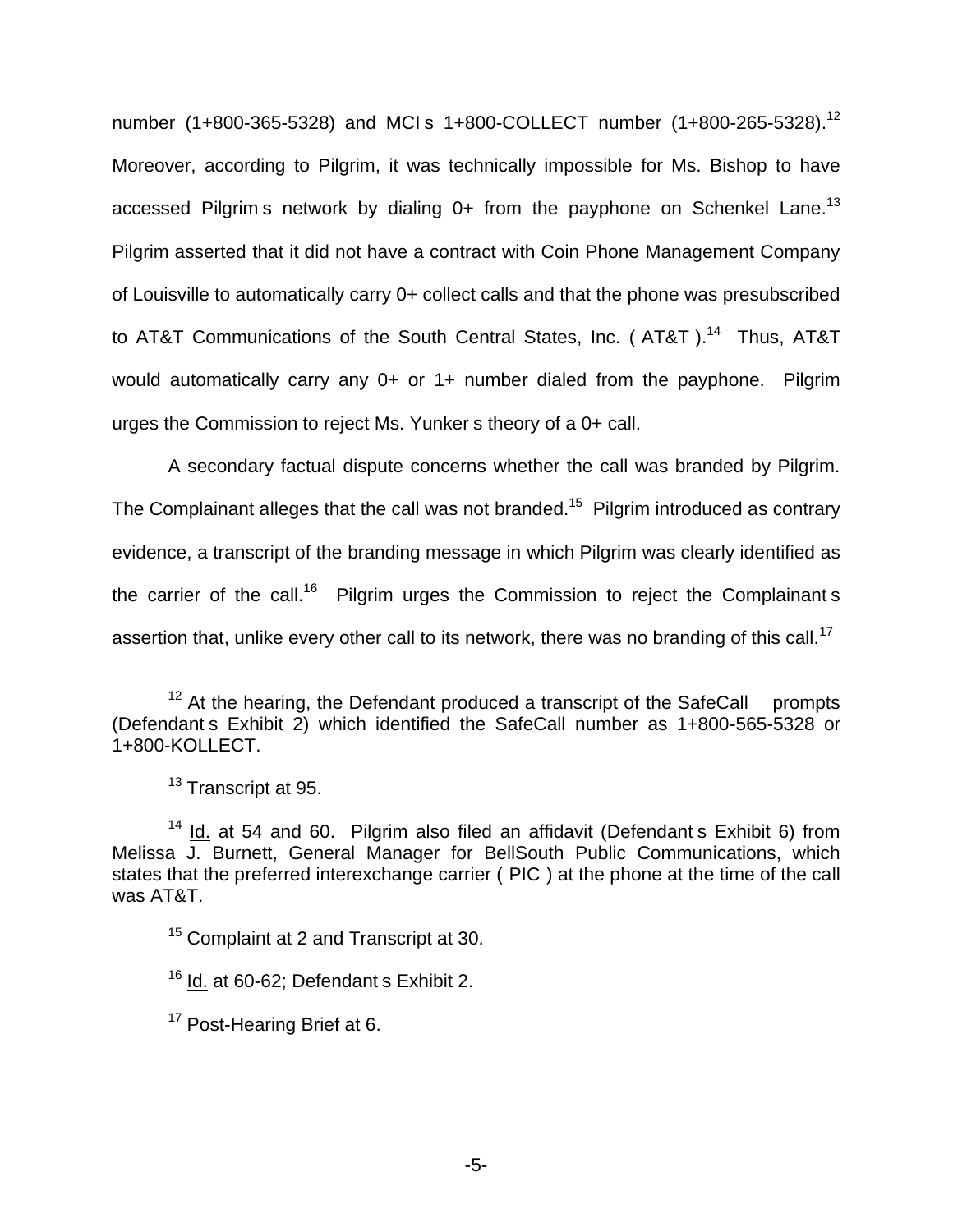The Commission makes no finding with regard to these disputed issues of fact. Instead, the Commission concludes that they are irrelevant to a finding that the call is intrastate in nature and subject to the Commission s jurisdiction.

#### Nature of the Call as Intrastate or Interstate

Pilgrim presented significant evidence regarding the jurisdictional nature of a call employing the SafeCall system. Pilgrim asserts that the SafeCall system involves two interstate calls, the originating call from the caller to Pilgrim s platform and the billed call from Pilgrim to the call recipient. The 800 portion of the call, the originating call, is carried by Pilgrim s 800 service provider, TransNational Communications. According to the call detail provided by TransNational, a call was placed in Frankfort at 1:00 p.m. which lasted for 5.7 minutes; TransNational billed Pilgrim \$.49 for the call.<sup>18</sup> Pilgrim alone bears the cost of this originating call.<sup>19</sup>

According to Pilgrim, it accepts an inbound interstate call from a calling party, the call is processed by Pilgrim s switch, and routed by the switch to the SafeCall access platform or voice processor.<sup>20</sup> The voice processor then prompts the caller to enter the number he or she wishes to call.<sup>21</sup> Once the number has been entered, the voice processor makes a second outbound interstate call to the collect call recipient. The calls are then conferenced together by the voice processor to complete the SafeCall

- $20$  Transcript at 77: Defendant s Exhibit 3 at 3.
- <sup>21</sup> Transcript at 47: Defendant s Exhibit 2.

<sup>&</sup>lt;sup>18</sup> Defendant s Exhibit 4.

 $19$  Response at 4: Defendant s Exhibit 3 at 4.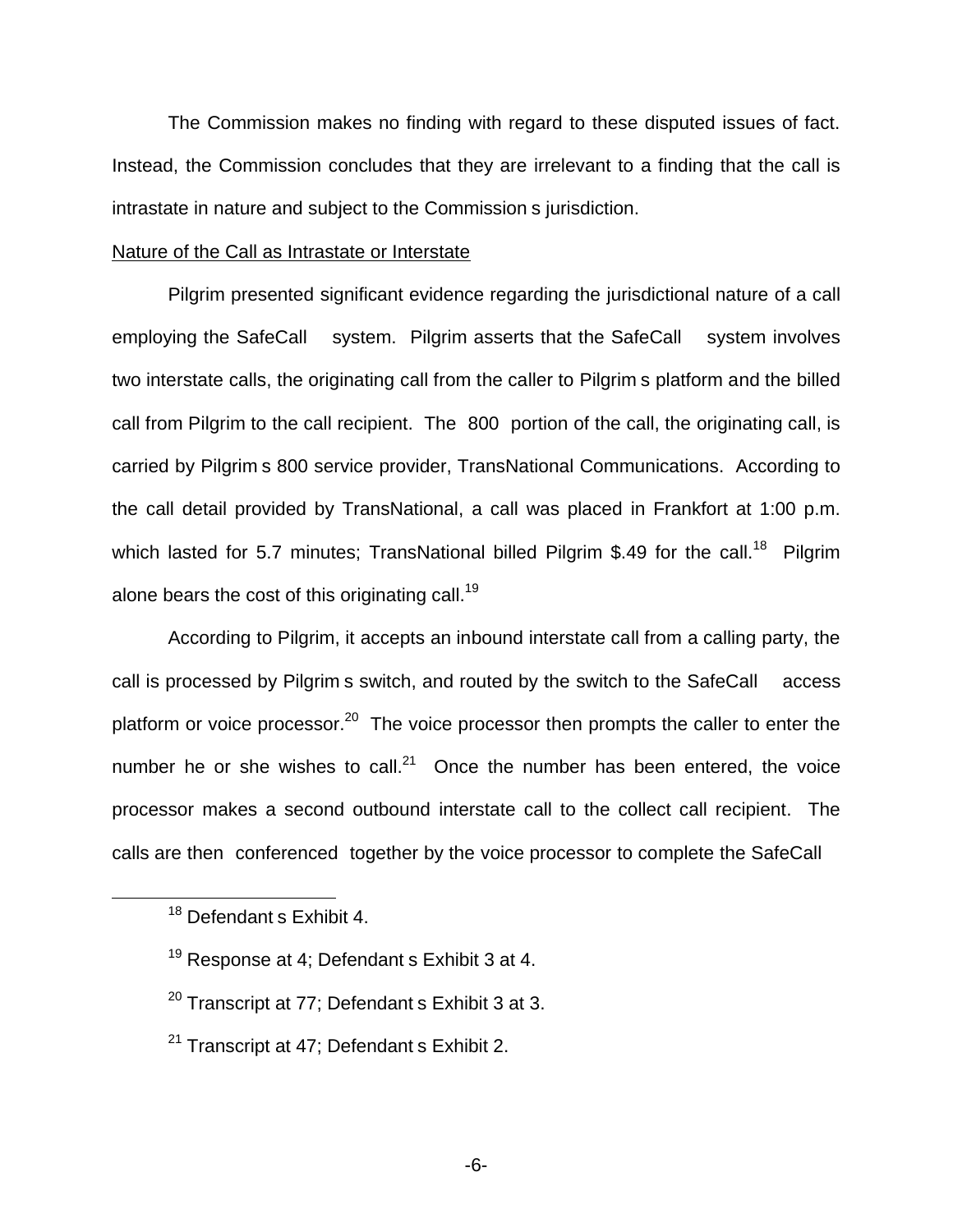service which maintains automated operator supervision of each of the calls until their completion.<sup>22</sup>

# FINDINGS OF FACT

The Commission finds that the call at issue in this case is an intrastate call subject to the Commission s jurisdiction. The Commission rejects Pilgrim s assertion that the technical aspects of the SafeCall configuration indicate that there are two distinct interstate calls beyond the Commission s jurisdiction. The Commission also rejects Pilgrim s contention that the Commission must yield to the jurisdiction of the Federal Communications Commission ( FCC ) because of the mix of intrastate and interstate calls provided through the SafeCall system.

The FCC has repeatedly acknowledged that both court and [FCC] decisions have considered the end-to-end nature of the communications more significant than the facilities used to complete such communications for defining the nature of the communications. <sup>23</sup> In Long Distance/USA, for example, the FCC rejected the claim that a call which passes through an intermediate switch becomes two calls. There, the FCC made the following relevant observation:

In general, all of the defendants arguments on this issue ignore or reject the fact that the complainants services convey a single communications from the caller to the called party. Indeed, from the caller s point of view any intermediate switching during the call is transparent .*[T]he user intends to make a single call terminating not at the complainant s intermediate switch, where the 800 leg of the call s journey ends, but at the telephone line of the called party.* Thus, to the caller, [there is a single call] regardless of whether that caller must dial a

 $22$  Defendant s Exhibit 3 at 2-3; Post-Hearing Brief at 9.

<sup>&</sup>lt;sup>23</sup> Long Distance/USA, Inc. et al. v. Bell Telephone Company of Penn. 10 FCC Rcd No. 4 at 1637 (1995).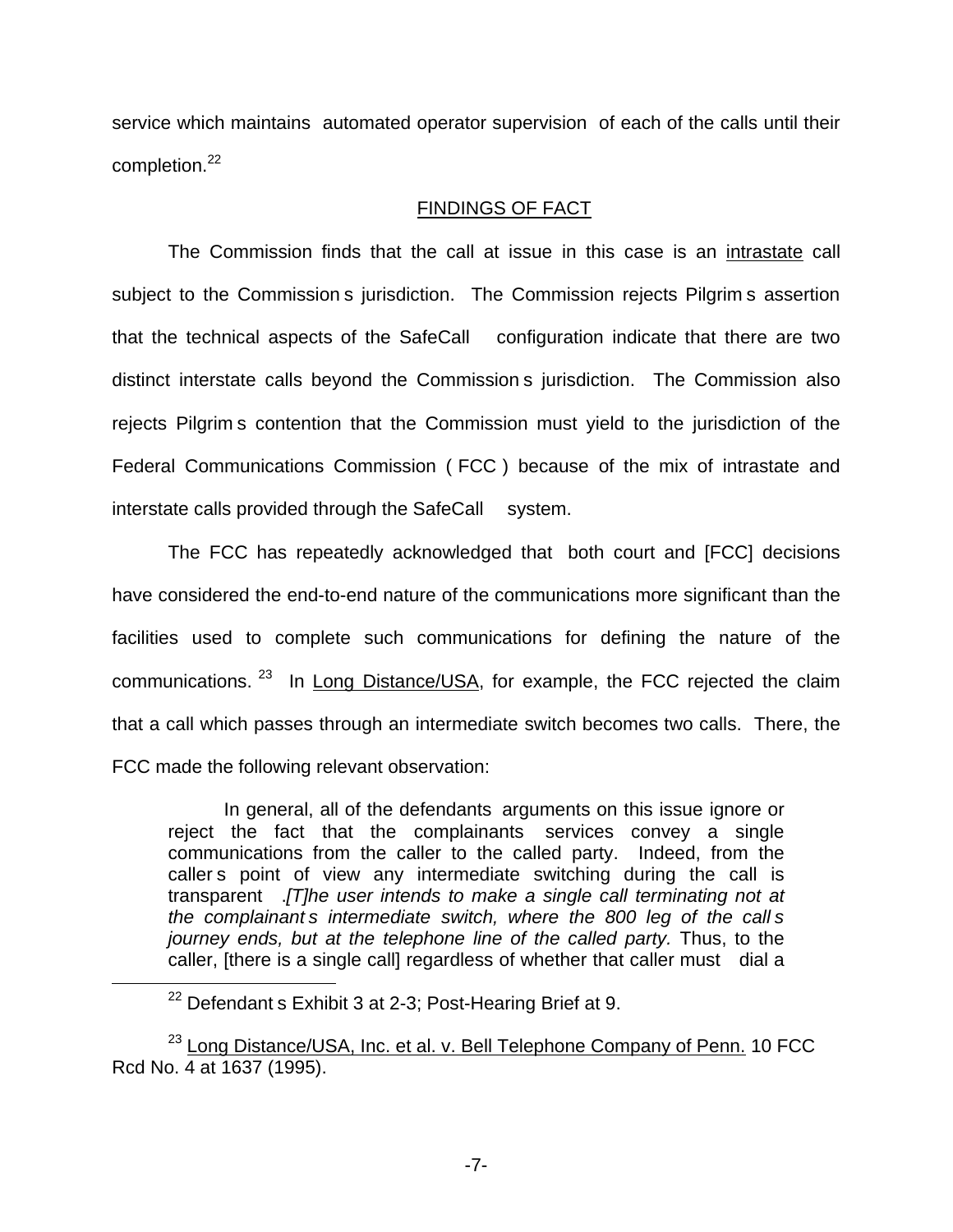second number at some point before the call is completed. $24$  (emphasis added)

Moreover, the FCC recently reaffirmed the application of this end-to-end test in a Memorandum Opinion and Order issued October 30, 1998.<sup>25</sup> In its Order, the FCC again stated that the end-to-end nature of the communications [is] more significant than the facilities used to complete such communications. <sup>26</sup>

In addition to the numerous FCC decisions, this Commission has applied the end-to-end analysis to a two-part call configuration. In Case No.  $10002<sup>27</sup>$  the Commission concluded that a call configuration similar to the one at issue in the present case constituted intrastate service. There, a call made in Kentucky was transported by an underlying IXC to the switch of International Telecharge Incorporated ( ITI ) in Atlanta, Georgia. After billing information was secured, an ITI facility placed an interstate call from Atlanta to the called number in Kentucky which was carried by a second IXC. According to the Commission s findings, [a] call on ITI s network actually consists of two calls bridged together at ITI s Atlanta point-of-presence.  $28$  The

<sup>24</sup> Id. at 1638.

<sup>25</sup> GTE Telephone Operating Cos., Memorandum Opinion and Order, Case No. 98-292, adopted and released October 30, 1998.

 $^{26}$  Id. at 11.

<sup>27</sup> Case No. 10002, Application of International Telecharge, Inc. For a Certificate of Public Convenience and Necessity to Operate as a Reseller of Telecommunications Services Within the State of Kentucky.

 $28$  Id. at 5-6.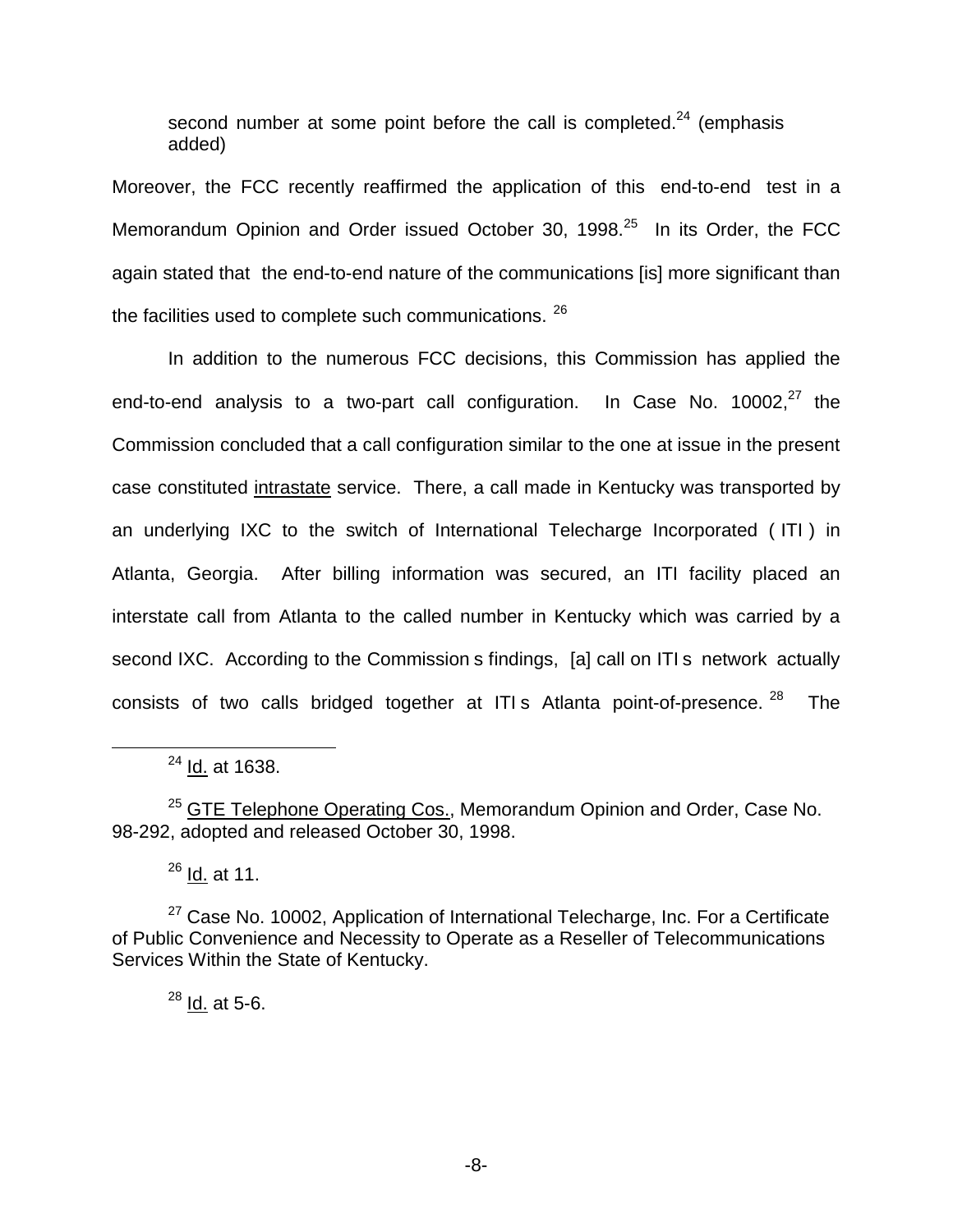Commission found that ITI was providing intrastate service in Kentucky and required ITI to refund amounts collected for calls which originated and terminated within Kentucky.<sup>29</sup>

Although Pilgrim attempts to distinguish its SafeCall service as a form of conferencing rather than switching, the Commission finds that the end-to-end principle is equally applicable to both a switched and a conferenced call configuration. Whether conferenced or switched, a call may pass through multiple facilities before reaching the intended call recipient. Thus, in accordance with the end-to-end analysis affirmed by the FCC and employed by the Commission in Case No. 10002, the Commission finds that the method by which the call is processed through Pilgrim s switch and then its voice processor is irrelevant. A call that both originates and terminates in Kentucky is an intrastate call subject to the jurisdiction of the Commission.

The Commission also rejects Pilgrim s contention that its jurisdiction must yield to the jurisdiction of the FCC even if it finds that a call made through SafeCall constitutes a single intrastate call. Pilgrim asserts that it is not feasible to segregate calls which originate and terminate in a single state from those which originate and terminate in two states. $30$  According to Pilgrim, it would be administratively burdensome to determine the points of origination and termination for each call employing the SafeCall system.<sup>31</sup> Based upon this evidence, which was not contradicted, Pilgrim

<sup>&</sup>lt;sup>29</sup> Id. at 17-18.

 $30$  Post-Hearing Brief at 14-15.

<sup>&</sup>lt;sup>31</sup> Post-Hearing Brief at 14-15.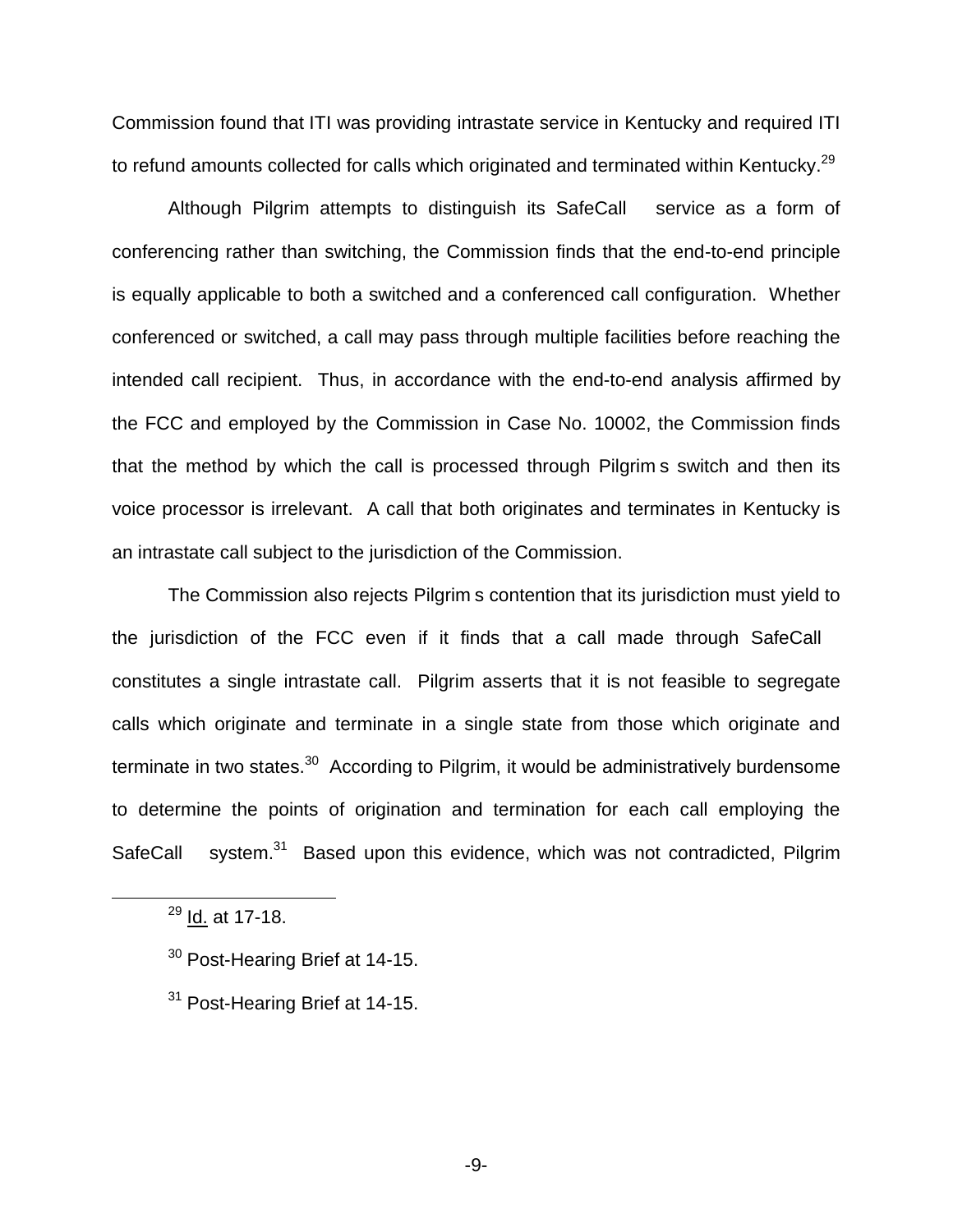contends that the Commission must conclude that it does not have jurisdiction over this matter.<sup>32</sup>

The Commission disagrees. The Commission is not required to make a specific finding because testimony has not been contradicted by the Complainant. Nor is it required to accept a particular conclusion of law. Instead, the Commission finds that it is not necessary for Pilgrim to actually separate, on an individual call basis, those calls that originate and terminate in a single state from those that originate and terminate in separate states. The Commission may reasonably conclude that a certain percentage of Pilgrim s SafeCall calls result in communications that both originate and terminate in Kentucky. Thus, pursuant to KRS 278.160 and Administrative Case No. 359, the Commission has authority to require Pilgrim to have an approved tariff on file with the Commission prior to providing intrastate service in Kentucky. Moreover, such a requirement does not violate the inseparability doctrine Pilgrim presented in support of FCC jurisdiction.<sup>33</sup> The Commission s regulation of intrastate service by Pilgrim will not thwart or impede the FCC s exercise of its lawful authority over interstate communications services, as required for application of the doctrine.<sup>34</sup>

The Commission also finds that the confidential portions of the record in this case do not qualify for confidential treatment under the exemptions set forth in KRS 61.870 et seq. The formal hearing testimony of Scott Yacino, afforded conditional confidentiality

 $32$  Id. at 15.

<sup>&</sup>lt;sup>33</sup> Post-Hearing Brief at 15.

<sup>34</sup> NARUC v. FCC, 880 F.2d 422, 429 (D.C. Cir. 1989); California v. FCC, 905 F.2d  $1217 (9^{th}$  Cir. 1990).